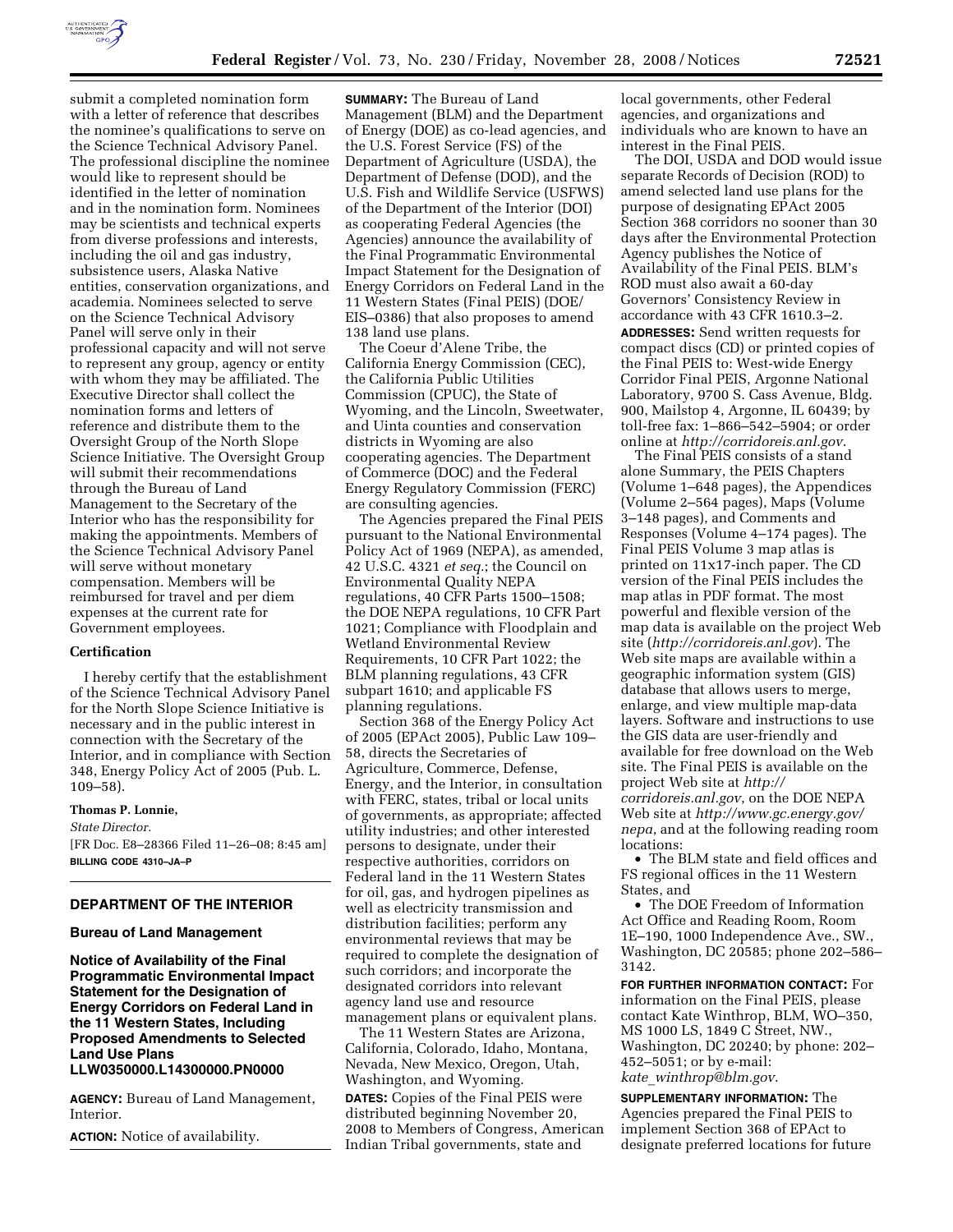oil, gas, and hydrogen pipelines as well as electricity transmission and distribution facilities and to incorporate the designated corridors into the relevant agencies' land use and resource management plans or equivalent plans. Section 368 directs the Agencies to take into account the need for upgraded and new infrastructure and to take actions to improve reliability, relieve congestion, and enhance the capability of the national grid to deliver energy. This action only pertains to the designation of corridors for potential facilities on Federal lands located within the 11 Western States.

In addition, Section 368 is intended to improve coordination among the Agencies to increase the efficiency of using designated corridors. In many areas of the United States, including the West, the infrastructure required to deliver energy has not always kept pace with growth in energy demand. The Agencies hope to improve the delivery of energy, while enhancing the electric transmission grid for the future, by establishing a coordinated network of Federal energy corridors on Federal lands in the West. The Final PEIS analyzes the environmental impacts of designating Federal energy corridors in 11 Western States and incorporating those designations into relevant agency land use and resource management plans or equivalent plans.

The Agencies are preparing this PEIS at the designation stage because they believe it is an appropriate time to examine environmental concerns at the programmatic level. Impacts that affect the quality of the environment will only occur after specific proposals are submitted, analyzed through the NEPA process, and approved by the land

management agency. The Agencies expect that the PEIS will greatly assist subsequent site-specific analyses for individual project proposals by allowing the Agencies to incorporate this PEIS into those later analyses.

The Final PEIS analyzes a No Action Alternative and a Proposed Action. Under the No Action Alternative, Federal energy corridors would not be designated on Federal lands in the 11 Western States. The siting and development of future energy transport projects would continue under current agency procedures for granting rights-ofway (ROW). Under the Proposed Action, the Agencies would designate and incorporate identified Federal energy corridors that would consist of existing, locally designated Federal energy corridors together with additional, newly designated energy corridors located on Federal land into relevant land use and resource management plans. The Proposed Action is the Agencies' preferred alternative.

These energy corridors would comprise a comprehensive, coordinated network of preferred locations for future energy projects that could be developed to satisfy demand for energy. Under the Proposed Action, approximately 6,120 miles of Federal energy corridors would be designated on Federal lands within the 11 Western States as the preferred location for oil, natural gas, and hydrogen pipelines as well as electricity transmission and distribution lines. Environmental, engineering, and land use screening criteria were applied during the development of the Proposed Action to reduce potential environmental and land use conflicts. The energy corridors would typically be 3,500 feet wide, although the width may

vary in certain areas due to environmental, topographic, or management constraints. The DOI, USDA and DOD would amend their respective land use or equivalent plans to incorporate the designated energy corridors; the amendments would be effective upon signing of the relevant agency's ROD.

The policies and Interagency Operating Procedures (IOPs) developed under the Proposed Action would establish minimum requirements for the management of future individual energy transport projects. The proposed policies identify management objectives and address the administration of energy transport development activities. The proposed IOPs identify required management procedures that would need to be incorporated into future project-specific energy transport development proposals. The Proposed Action would amend a total of 138 (93 BLM, 38 FS, 4 DOD, and 3 NPS) land use and equivalent plans in the 11 Western States. The proposed land use plan amendments would incorporate the programmatic energy transport development policies and IOPs set forth in the Final PEIS. The proposed land use plan amendments would facilitate preparation and consideration of future energy transport development ROW applications on DOI-, USDA-, and DODadministered lands in these states, but would not eliminate the need for sitespecific NEPA analysis of individual development proposals.

The Agencies propose to amend the following land use management plans, itemized in appendix A of the Final PEIS:

LAND USE OR EQUIVALENT PLANS PROPOSED FOR AMENDMENT TO INCORPORATE EPACT SECTION 368 ENERGY CORRIDORS ON FEDERAL LANDS IN THE 11 WESTERN STATES

|            | State land use plan | Agency office(s)                                  |
|------------|---------------------|---------------------------------------------------|
| Arizona    |                     | FS, Apache-Sitgreaves NF<br>BLM, Arizona Strip FO |
|            |                     | FS, Coronado NF                                   |
|            |                     | NPS, Glen Canyon NRA                              |
|            |                     | FS. Kaibab NF                                     |
|            |                     | BLM, Kingman FO                                   |
|            |                     | BLM, Lake Havasu FO                               |
|            |                     | BLM, Hassayampa FO                                |
|            |                     | BLM, Hassayampa FO                                |
|            |                     | BLM, Lower Sonoran FO                             |
|            |                     | BLM, Hassayampa FO                                |
|            |                     | FS. Prescott NF                                   |
|            |                     | <b>BLM.</b> Safford FO                            |
|            |                     | FS, Tonto NF                                      |
|            |                     | DOD, U.S. Army, Yuma Proving Ground               |
|            |                     | BLM, Yuma FO                                      |
| California |                     | <b>BLM, Alturas FO</b>                            |
|            |                     |                                                   |
|            |                     |                                                   |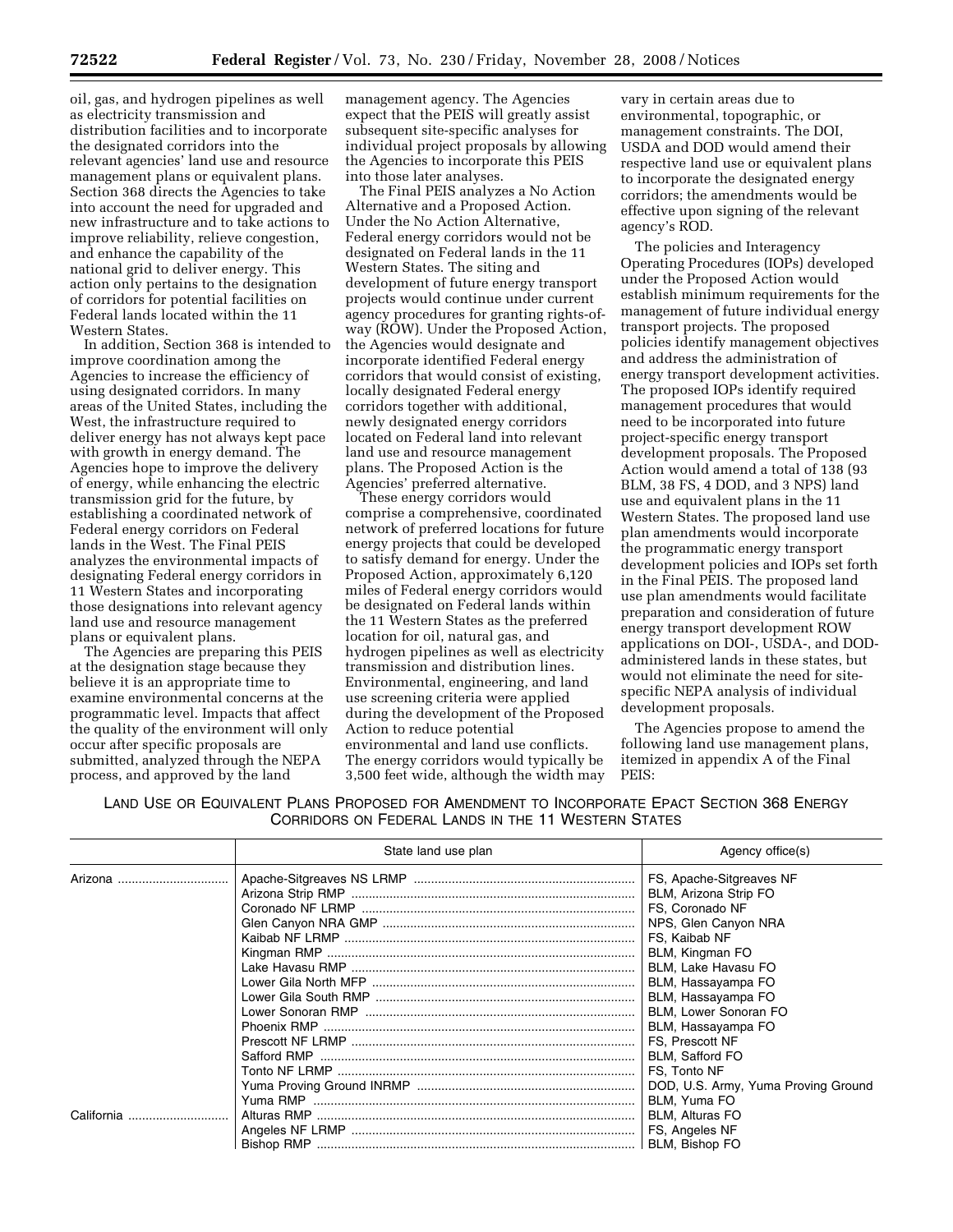# LAND USE OR EQUIVALENT PLANS PROPOSED FOR AMENDMENT TO INCORPORATE EPACT SECTION 368 ENERGY CORRIDORS ON FEDERAL LANDS IN THE 11 WESTERN STATES—Continued

|          | State land use plan | Agency office(s)                                                                                  |
|----------|---------------------|---------------------------------------------------------------------------------------------------|
|          |                     | BLM, Barstow FO, El Centro FO, Lake<br>Havasu FO, Needles FO, Ridgecrest                          |
|          |                     | FO, Palm Springs-South Coast FO<br>DOD, U.S. Navy, China Lake Naval Air<br><b>Weapons Station</b> |
|          |                     | FS, Cleveland NF<br>BLM, Eagle Lake FO                                                            |
|          |                     | FS, Inyo NF                                                                                       |
|          |                     | FS, Klamath NF                                                                                    |
|          |                     | FS, Lassen NF                                                                                     |
|          |                     | FS. Modoc NF                                                                                      |
|          |                     | BLM, Redding FO                                                                                   |
|          |                     | FS, San Bernadino NF                                                                              |
|          |                     | FS, Shasta-Trinity NF<br>BLM, Folsom FO                                                           |
|          |                     | FS, Six Rivers NF                                                                                 |
|          |                     | BLM, Palm Springs-South Coast FO                                                                  |
|          |                     | BLM, Surprise FO                                                                                  |
|          |                     | FS, Tahoe NF                                                                                      |
|          |                     | FS, Toiyabe NF                                                                                    |
| Colorado |                     | FS, Arapaho-Roosevelt NF and Pawnee<br>NG.                                                        |
|          |                     | NPS, Curecanti NRA                                                                                |
|          |                     | <b>BLM, Glenwood Springs FO</b><br>BLM, Grand Junction FO                                         |
|          |                     | FS, Grand Mesa-Uncompahgre-Gunnison                                                               |
|          |                     | NF                                                                                                |
|          |                     | BLM, Gunnison FO                                                                                  |
|          |                     | BLM, Kremmling FO<br><b>BLM, Little Snake FO</b>                                                  |
|          |                     | FS, Routt-Medicine Bow NF, Thunder                                                                |
|          |                     | Basin NG                                                                                          |
|          |                     | BLM, Royal Gorge FO                                                                               |
|          |                     | FS, Pike-San Isabel NF                                                                            |
|          |                     | FS, San Juan NF                                                                                   |
|          |                     | BLM, Dolores FO, Uncompahgre FO<br>BLM, Uncompahgre FO                                            |
|          |                     | BLM, White River FO                                                                               |
|          |                     | BLM, Upper Snake FO                                                                               |
|          |                     | BLM, Bruneau FO                                                                                   |
|          |                     | FS, Caribou-Targhee NF                                                                            |
|          |                     | BLM, Burley FO                                                                                    |
|          |                     | BLM. Coeur d'Alene FO<br>FS, Idaho Panhandle NF                                                   |
|          |                     | BLM, Bruneau FO, Four Rivers FO,                                                                  |
|          |                     | Jarbridge FO                                                                                      |
|          |                     | BLM, Four Rivers FO                                                                               |
|          |                     | BLM, Upper Snake FO                                                                               |
|          |                     | BLM, Burley FO, Shoshone FO<br>BLM, Pocatello FO                                                  |
|          |                     | BLM, Four Rivers FO, Owyhee FO                                                                    |
|          |                     | BLM, Burley FO                                                                                    |
| Montana  |                     | FS, Beaverhead-Deerlodge NF                                                                       |
|          |                     | BLM, Billings FO                                                                                  |
|          |                     | BLM, Dillon FO                                                                                    |
|          |                     | BLM, Missoula FO                                                                                  |
|          |                     | <b>BLM, Butte FO</b><br>FS, Lolo NF                                                               |
| Nevada   |                     | BLM, Winnemucca FO                                                                                |
|          |                     | BLM, Carson City FO                                                                               |
|          |                     | <b>BLM. Elko FO</b>                                                                               |
|          |                     | BLM, Ely FO                                                                                       |
|          |                     | DOD, U.S. Army, Hawthorne AD                                                                      |
|          |                     | FS, Humboldt-Toiyabe NF                                                                           |
|          |                     | NPS, Lake Mead NRA<br>BLM, Las Vegas FO                                                           |
|          |                     | DOD, U.S. Air Force, Nellis AFB                                                                   |
|          |                     | BLM, Winnemucca FO                                                                                |
|          |                     | BLM, Winnemucca FO                                                                                |
|          |                     | BLM, Surprise FO                                                                                  |
|          |                     |                                                                                                   |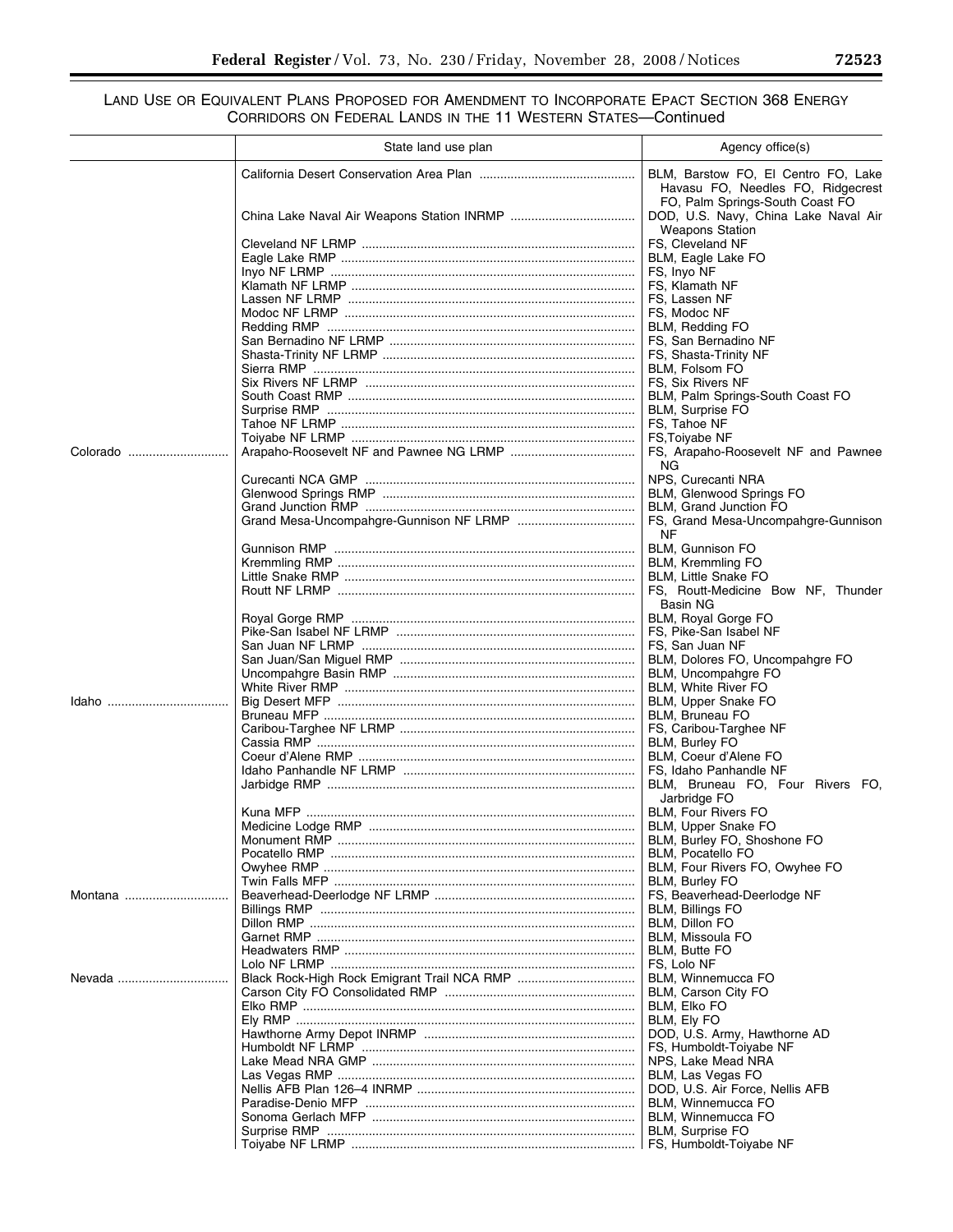# LAND USE OR EQUIVALENT PLANS PROPOSED FOR AMENDMENT TO INCORPORATE EPACT SECTION 368 ENERGY CORRIDORS ON FEDERAL LANDS IN THE 11 WESTERN STATES—Continued

|            | State land use plan                                         | Agency office(s)                       |
|------------|-------------------------------------------------------------|----------------------------------------|
|            |                                                             | BLM, Battle Mountain FO                |
|            |                                                             | <b>BLM. Elko FO</b>                    |
| New Mexico |                                                             | BLM, Carlsbad FO                       |
|            |                                                             | BLM, Farmington FO                     |
|            |                                                             | BLM, Las Cruces DO                     |
|            |                                                             | BLM, Rio Puerco FO                     |
|            |                                                             | <b>BLM, Roswell FO</b>                 |
|            |                                                             | BLM, Socorro FO                        |
|            |                                                             | BLM, Las Cruces DO                     |
| Oregon     |                                                             | <b>BLM, Andrews FO</b>                 |
|            |                                                             | <b>BLM. Baker FO</b>                   |
|            |                                                             | BLM, Central Oregon FO, Deschutes FO   |
|            |                                                             | FS, Deschutes NF                       |
|            |                                                             | BLM, Upper Willamette FO               |
|            |                                                             | FS, Fremont-Winema NFs                 |
|            |                                                             | <b>BLM, Klamath Falls FO</b>           |
|            |                                                             | <b>BLM, Lakeview FO</b>                |
|            |                                                             | BLM, Ashland FO, Butte Falls FO, Glen- |
|            |                                                             | dale FO                                |
|            |                                                             | FS. Mt. Hood NF                        |
|            |                                                             | BLM, South River FO, Swiftwater FO,    |
|            |                                                             | Upper Willamette FO                    |
|            |                                                             | BLM, Cascades FO, Tillamook FO         |
|            |                                                             | BLM, Jordan FO, Malheur FO             |
|            |                                                             | <b>BLM.</b> Three Rivers FO            |
|            |                                                             | <b>BLM.</b> Deschutes FO               |
|            |                                                             | <b>BLM.</b> Deschutes FO               |
|            |                                                             | FS, Fremont-Winema NF                  |
|            |                                                             | BLM, Cedar City FO                     |
|            |                                                             | FS, Dixie NF                           |
|            |                                                             | FS. Fishlake NF                        |
|            | Grand Staircase-Escalante National Monument Management Plan | BLM, Grand Staircase-Escalante NM FO   |
|            |                                                             | BLM, Fillmore FO                       |
|            |                                                             | BLM, Kanab FO                          |
|            |                                                             | BLM, Moab FO                           |
|            |                                                             | BLM, Cedar City FO                     |
|            |                                                             | BLM, Salt Lake FO                      |
|            |                                                             | BLM, Price FO                          |
|            |                                                             | <b>BLM, Richfield FO</b>               |
|            |                                                             | BLM, St. George FO                     |
|            |                                                             | <b>BLM.</b> Monticello FO              |
|            |                                                             | FS, Uinta-Wasatch-Cache NF             |
|            |                                                             | BLM, Vernal FO                         |
|            |                                                             | BLM, Fillmore FO                       |
|            |                                                             | FS, Uinta-Wasatch-Cache NF             |
| Washington |                                                             | FS, Mount Baker-Snoqualmie NF          |
|            |                                                             | BLM, Wenatchee FO                      |
|            |                                                             | FS, Wenatchee NF                       |
|            |                                                             | FS, Ashley NF                          |
|            |                                                             | BLM, Casper FO                         |
|            |                                                             | BLM, Cody FO                           |
|            |                                                             | BLM, Worland FO                        |
|            |                                                             | BLM, Rawlins FO                        |
|            |                                                             | <b>BLM, Rock Springs FO</b>            |
|            |                                                             | BLM, Kemmerer FO                       |
|            |                                                             | BLM. Lander FO.                        |
|            |                                                             | FS, Routt-Medicine Bow NF, Thunder     |
|            |                                                             | Basin NG                               |
|            |                                                             | BLM, Worland FO                        |

AFB = Air Force Base; BLM = Bureau of Land Management; CBGA = Cedar-Beaver-Garfield-Antimony; CCCP = Complex Comprehensive Conservation Plan; DO = district office; DOD = Department of Defense; FO = field office; FS = Forest Service; GMP = General Management Plan; INRMP = Integrated Natural Resources Management Plan; LMP = Land Management Plan; LRMP = Land and Resource Management Plan; MFP = Management Framework Plan; NCA = National Conservation Area; NF = National Forest; NM = National Monument; NG = National Grassland; NPS = National Park Service; NRA = National Recreation Area; RAMP= Recreation Area Management Plan; RFP= Revised Forest Plan, RMP = Resource Management Plan.

This list represents the most current plans. This list differs in some particulars from the list in the Draft PEIS, Vol. 2. Since planning is dynamic and there may also be further changes in the locations of specific corridors, the individual agency Records of Decision may also include changes in this list.